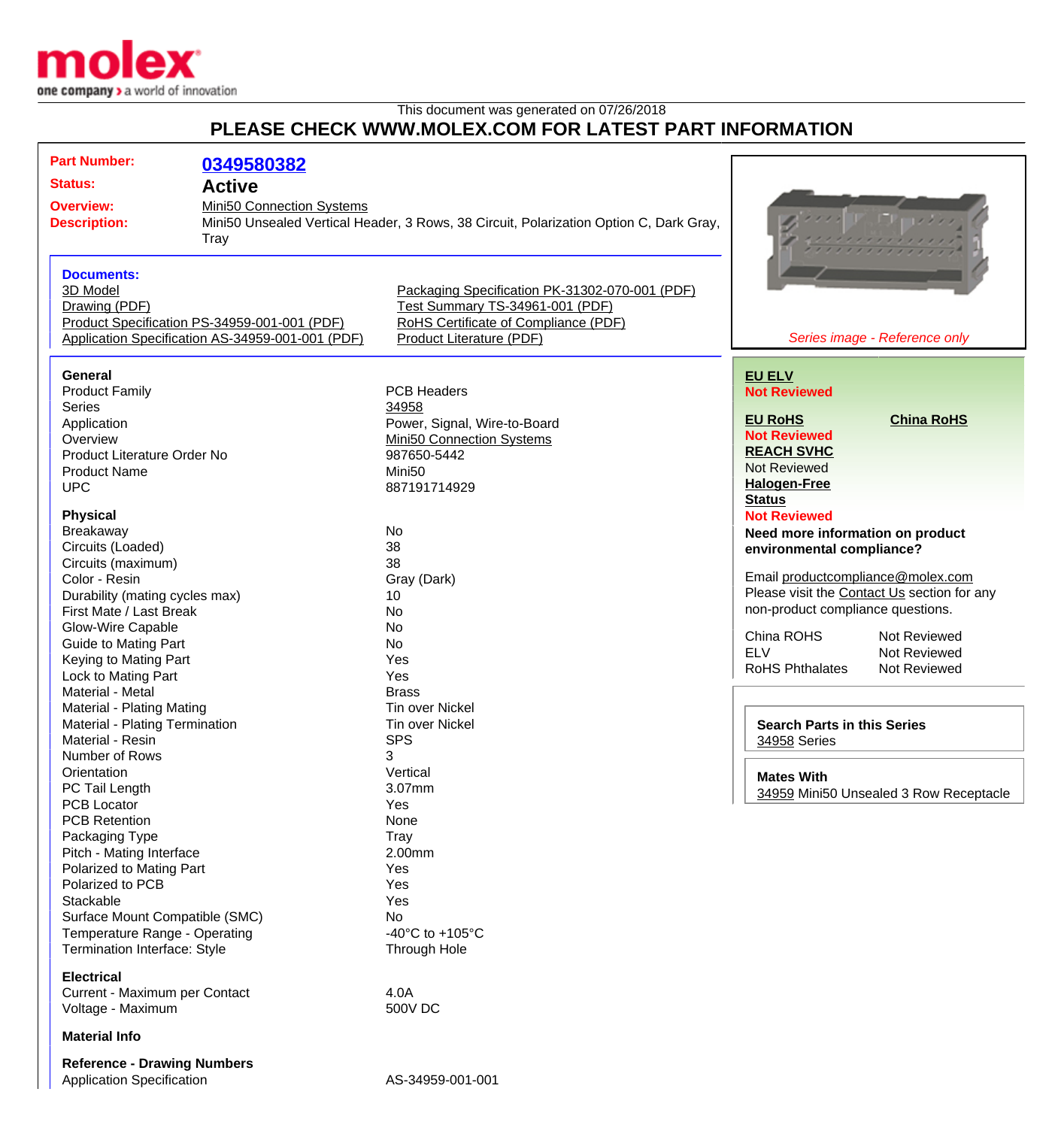Packaging Specification **PK-31302-070-001** Product Specification **PS-34959-001-001** Sales Drawing Sales Drawing SD-34958-300-001<br>Test Summary SD-34961-001 Test Summary

## This document was generated on 07/26/2018 **PLEASE CHECK WWW.MOLEX.COM FOR LATEST PART INFORMATION**